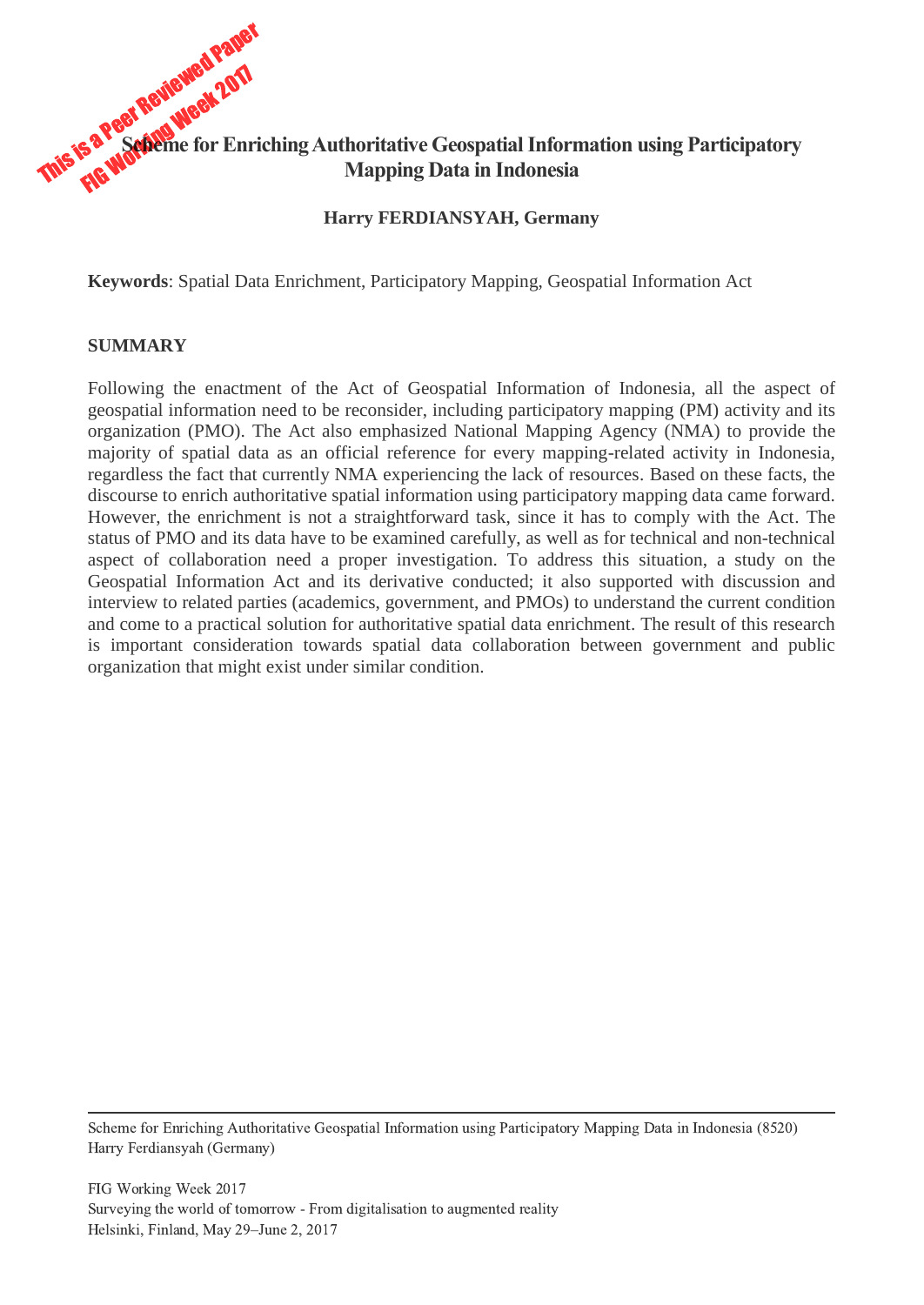# **Scheme for Enriching Authoritative Geospatial Information using Participatory Mapping Data in Indonesia**

#### **Harry FERDIANSYAH, Germany**

## **1. INTRODUCTION**

Participatory mapping (PM) in Indonesia developed mostly from the activity of non-governmental organizations (NGO) that took action to preserve and protect the legacy of natural resource and cultural diversity suppressed by the overexploitation and conflict under the New Order regime (A & Pramono 2009; Atok 2008). Later, many of these NGO transform to PM organization (PMO) and based its movement on this historical backgrounds. The late development shows diversion on the purpose of PM activities in Indonesia. As an example, a renowned community named "Navigasi.net" maps transportation network and Point of Interest for a navigation device. The existence of PMOs'data become fruitful for certain parties, such as in filling the gap or provide spatial data that has not been mapped by the government. However, since the enactment of *Undangundang Informasi Geospasial* (UUIG - Geospatial Information Act, "the Act") in 2011, PM activities, PMO, and its data usage have to comply with the Act. Despite the fact that authoritative spatial data (ASD) provided by *Badan Informasi Geospasial* (National Mapping Agency of Indonesia – henceforth called as NMA) in many instances has not covered all of Indonesia region for certain resolution desired by users. Instead, many of NMA data are obsolete and irrelevant due to the low revisit period for an update.

According to the Act, essential spatial data for government and public can only be produced by NMA or by a certain government agency under coordination with the NMA. In reality, despite the demand for spatial data that rose over the years, the limitation of NMA resources in fulfilling the mandate need to be considered carefully. At this stage, the discourse to utilize PMO data for NMA once again emerge. The utilization is also can be deemed as a step to renew the relationship between NMA and PMO, as in the past PMO often positioned itself as an "opposition to government" in providing spatial data (A & Pramono 2009; Atok 2008). The revive attempt started with the recognition of ancestral map in 2012 (Takaka 2012), followed by government takes account of PMO data as an additional spatial information in the One Map Policy (Nirarta 2013). Afterward, PMOs implied government to include their data in decision and policy making. According to *Jaringan Kerja Pemetaan Partisipatif* (JKPP - Network for Participatory Mapping), PMOs own spatial data with promising quantity for NMA. Additionally, the majority data owned by PMO are up to date and contains invaluable information that can enrich and improve the details of ASD.

#### **2. RELATED WORKS**

The discourse of data collaboration between ASD and crowdsourced data have been long researched. It can be seen in the demonstration in the enrichment of transportation data (Shakeri et al. 2013), or integration of road vector data (Du et al. 2012) with ASD. Crowdsourced data usage in the government around the globe show a great potential (Haklay et al. 2014), it supports land

Scheme for Enriching Authoritative Geospatial Information using Participatory Mapping Data in Indonesia (8520) Harry Ferdiansyah (Germany)

FIG Working Week 2017 Surveying the world of tomorrow - From digitalisation to augmented reality Helsinki, Finland, May 29–June 2, 2017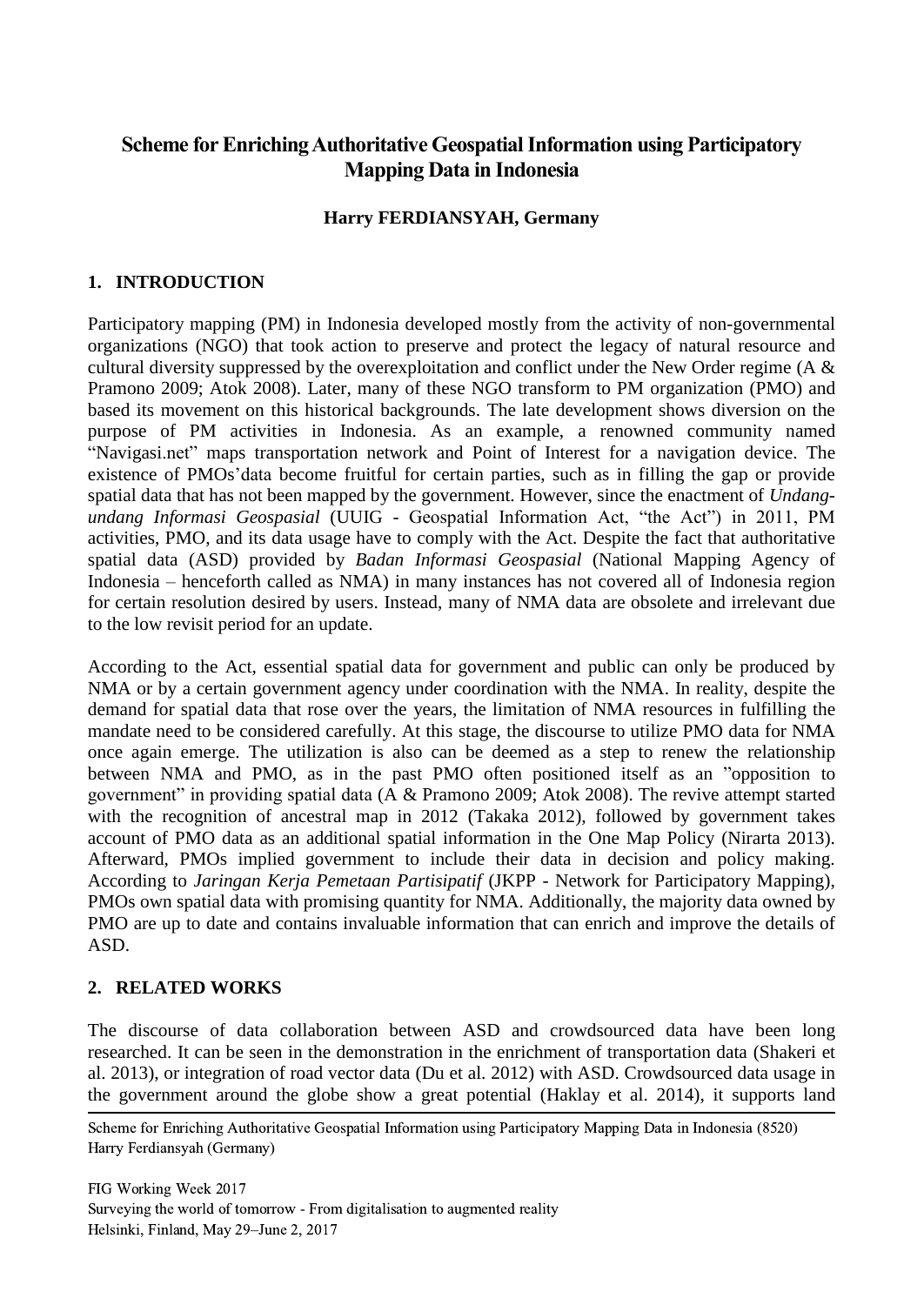administration (Mclaren 2012), wildfire event monitoring (Núñez-Redó et al. 2011), health sectors (Granell et al. 2014), etc. Indeed, the Canadian government has experienced the integration between volunteered geographic information with NMA data (Bégin 2012). Technical aspect of spatial data collaboration also researched extensively, including matching algorithm (Du et al. 2012), metadata update (Kalantari et al. 2014), cartography aspect (Engler et al. 2014; Plantin 2014), quality of the crowdsourced data (Koukoletsos 2012) or evaluation of its accuracy (Brown et al. 2015). Many types of research conducted to facilitate data collaboration with different approaches, such as application modularity (Sheppard 2012), data collection (Brunette et al. 2013), sensor processing of crowdsourced data (Lauer et al. 2013) and data cleaning (Qian et al. 2009). Another determinant factor for spatial data and collaboration also investigated, including the legal aspect of crowdsourced data (Scassa 2013), policy (Simorangkir & Samosir 2011; Zeiss 2011), or institutional complexity (Harvey 2010).

Nevertheless, these related research are scarcely any comprehensive research that discusses the enrichment scheme for ASD using crowdsourced data under the influence of specific and strong regulation on the spatial data, as have been experienced by Indonesia starting from 2011. This unique situation is important and interesting since the adoption of the Act in national scope revamped all the aspects of spatial data. This paper will examine NMA and PMO in Indonesia perceiving the situation. At the same time try to look up how both parties offer a possible solution on complying with the Act, driven by its obligation, intention and vision on the spatial data sharing.

## **3. METHODS**

Numbers of document studied to get a comprehensive understanding of the research topic. The primary document reviewed for this research purpose is the Act itself<sup>1</sup>, which contains general regulation on every aspect of geospatial activities and products. At least 21 from 79 articles of the Act related to this research (see [Table 1\)](#page-2-0). Another important document studied for this research is derivative regulation concerning "*Mechanism of Participation for Each Person in National Geospatial Information Network*." It specifies the public contribution to the existing NMA infrastructure. Unequivocally, any related policies, standards, and archives (e.g. One Map Policy, NMA Standards, etc.) also included into the list.

| Article<br>nr. $(\#)$ | Topic                                                | <b>Remarks</b>                                                                                                                                        |
|-----------------------|------------------------------------------------------|-------------------------------------------------------------------------------------------------------------------------------------------------------|
| 20                    | Thematic Geospatial Information (T-GI)<br>production | Forbid changing accuracy and produce T-GI larger than<br>reference                                                                                    |
| 22                    | Base GI (B-GI) established only by<br>government     | Type of B-GI: Coastal line, Hypsography, Waters, Land<br>Cover, Toponyms, Boundary lines, Transportation & Utilities,<br>Building & public facilities |
| 23                    | TGI establishment                                    | Each person can produce TGI                                                                                                                           |
| 27                    | Geospatial data (GD) collection                      | GD standards and collection method                                                                                                                    |
| 28                    | Permit on geospatial data collection                 | Criteria GD collection that requires permit from government                                                                                           |

<span id="page-2-0"></span>

|  |  |  |  | Table 1. Articles of the Act related to the research theme |  |
|--|--|--|--|------------------------------------------------------------|--|
|  |  |  |  |                                                            |  |

<sup>1</sup>  $1$  Unofficial English translation available at the United Nation Committee of Experts on Global Geospatial Information Management website via this link: http://bit.do/UUIG (accessed 22 Sept 2016)

Scheme for Enriching Authoritative Geospatial Information using Participatory Mapping Data in Indonesia (8520) Harry Ferdiansyah (Germany)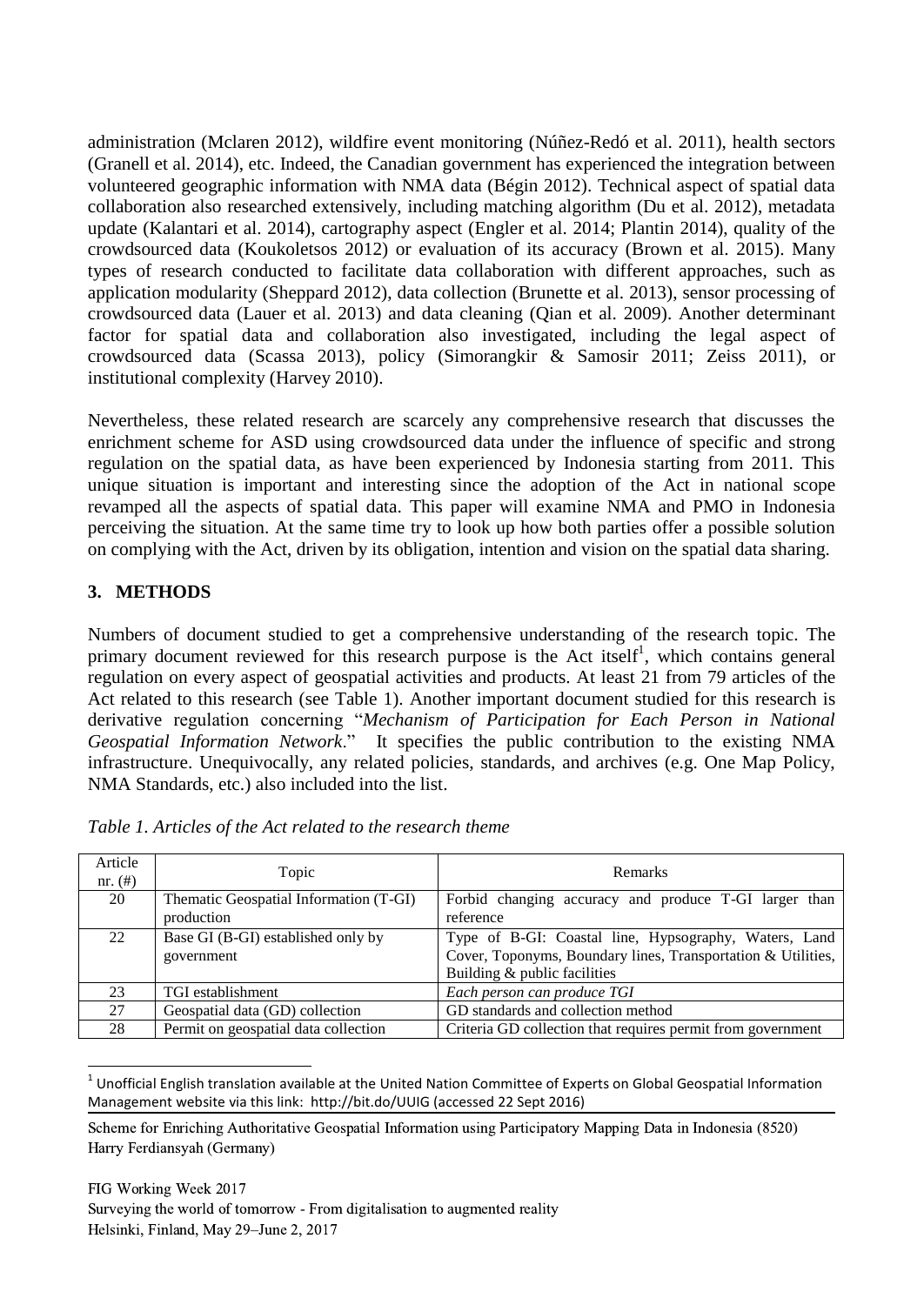| 32 | Geospatial data processing         | GD processing location, resources, and permission         |
|----|------------------------------------|-----------------------------------------------------------|
| 36 | GI presentation                    | Must refer to data source and objective of GI utilization |
| 45 | Geospatial network establishment   | Network for GI dissemination provided by government       |
| 46 | Legal consequences of GI           | Competent authority approval of GI                        |
| 49 | GI quality                         | Mandate to state quality of GI produced                   |
| 50 | Derivative product of GI           | permission from GI owner for commercial purposes          |
| 52 | TGI for disaster management        | Mandatory TGI submission in case of disaster              |
| 54 | Performer of GI                    | Each person can establish GI                              |
| 55 | Qualification of GI performer      | Referring to #54                                          |
| 57 | Capacity building activities       | For producer and user of TGI                              |
| 59 | BGI modification and dissemination | Prohibition to publish altered BGI                        |
| 60 | TGI modification and dissemination | Prohibition to publish altered TGI                        |
| 61 | GI presentation and accuracy       | GI presentation must correspond with the data accuracy    |
| 62 | GI dissemination                   | Referring to #46                                          |
| 63 | Administrative penalties           | Referring to #20, 36, 46, 49, 50, and 55                  |
| 67 | Punishment for violation in GI     | Referring to #61                                          |

Interviews also conducted to support the studied documents. Three groups of respondent participated; academics from four major universities, PMOs, and government organizations as shown in [Table 2.](#page-3-0) The participants selected based on their active involvement, expertise and interest in participatory mapping or related activities. Regarding the participants from PMO, from the existing 22 candidates, only 13 responded and willing participated in the research.

<span id="page-3-0"></span>

| <b>Respondent</b> | <b>Remarks</b>                                                                      |
|-------------------|-------------------------------------------------------------------------------------|
| Government        | <b>National Mapping Agency</b>                                                      |
| $\lceil 5 \rceil$ | Subdivisions of: Standardization for Geospatial Information Establishment, Disaster |
|                   | and Climate Change, Large-Scale Topographic Mapping, Legal Affairs                  |
|                   | <b>Local Government</b>                                                             |
|                   | District of Indramayu, West Java                                                    |
| PMO [13]          | JKPP, AMAN-SS, YRBI, SLPP-Jambi, SLPP-Kalsel, LSDP SD INPERS, MITRA                 |
| (Organization     | BENTALA, PADI Indonesia, SLPP-Kalteng, SandiFlorata, PPK, SLPP-SumBar,              |
| Name)             | Navigasi.net.                                                                       |
| Academics [6]     | Geodesy & Geoinformatics of <i>Institut Teknologi Bandung</i> : 2                   |
|                   | Geodetic Engineering of Universitas Gadjah Mada: 1                                  |
|                   | Faculty of Geography Universitas Pendidikan Indonesia 2                             |
|                   | Universitas Paramadina: 1                                                           |

The interview conducted in three methods: direct interview, online questionnaire, and hardcopy data filling. All the methods contain same questions, grouped into sub-topics and theme that inter-relate each other. Two participants (PMO and NMA) interviewed twice, held one year after the first to get the latest update and development on PM activities in Indonesia. For this research purpose, 79 questions concerning enrichment on spatial data inquired. The summary of interview question as shown in [Table 3](#page-3-1).

<span id="page-3-1"></span>*Table 3. Interview questions summary*

| Theme      | Number of questions | <b>Respondents</b>                  |
|------------|---------------------|-------------------------------------|
| Identity   |                     | Governmental Organization (GO), PMO |
| Membership |                     | GO. PMO                             |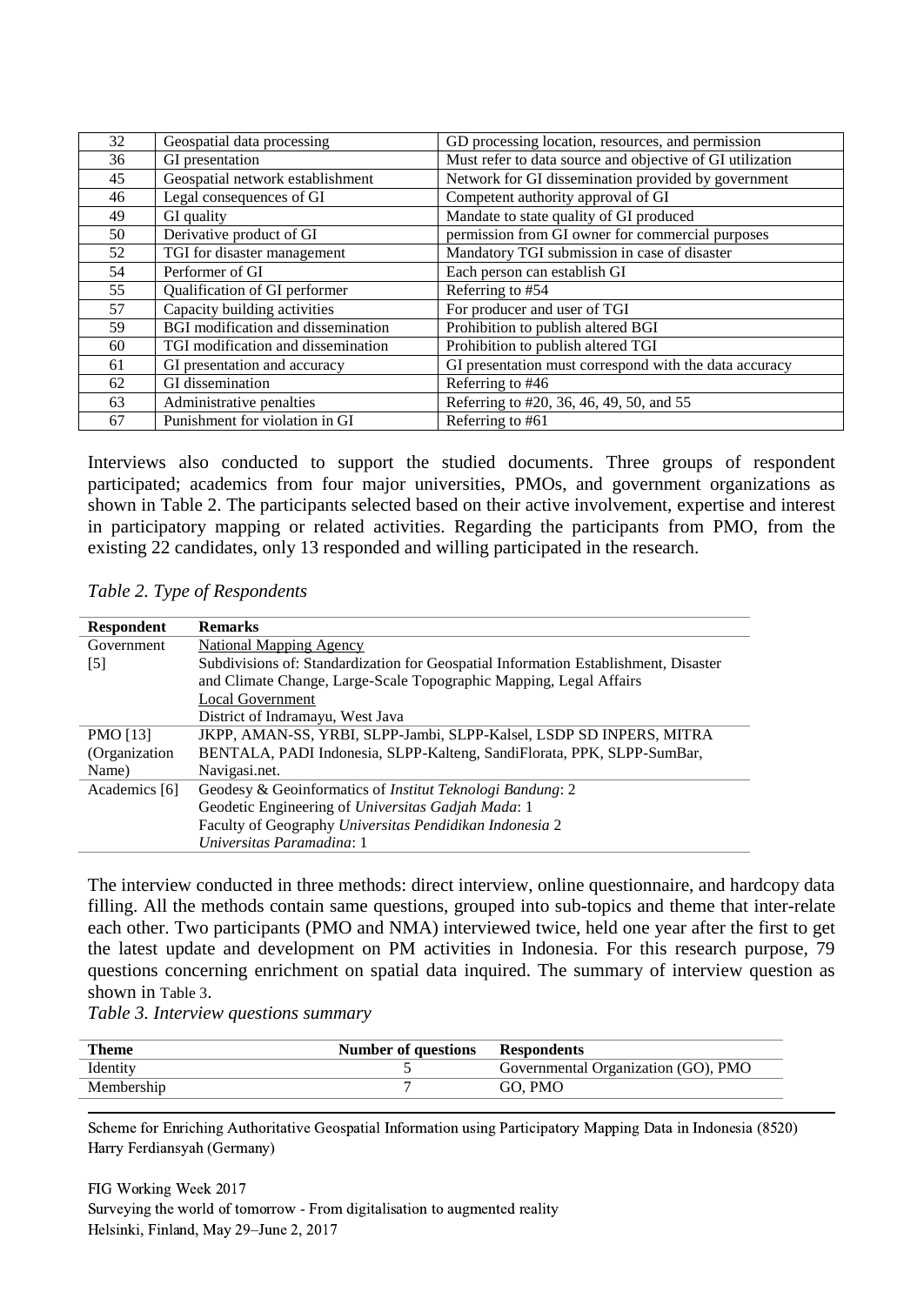| <b>Activities</b>                   |    | GO. PMO            |
|-------------------------------------|----|--------------------|
| <b>Organization Positioning</b>     |    | Academics, GO, PMO |
| <b>Spatial Data</b>                 | 39 | Academics, GO, PMO |
| Legal Aspects & spatial information |    | Academics, GO, PMO |

### **4. FINDING AND RESULT**

### **4.1 Spatial data and PMO**

The interview revealed that PMOs own approximately 9 billion hectares of spatial data distributed over 804 locations. The map resolution varied from 1:10.000 to 1:100.000 and produced at least by 24 PMOs along with individual contributors [\(Figure](#page-4-0) 1). Most of the mapped areas are located in remote or hard to reach location. Regarding the raw data and product repository, formerly PMO documented and stored spatial data on a hardcopy medium, as the initial method for data acquisition for PM merely using compass and *Plane Table*. Today, almost all PMO use digital tools and media to produce and archives their data. Moreover, the latest development shows that majority of PMO perform data dissemination using the internet along with digital media (CD/USB/diskettes) and hardcopy map.



*Figure 1. PM data held by PMO (red area) (Courtesy of JKPP)*

<span id="page-4-0"></span>On the matter of standards, only 38% of PMO persistently apply certain standard(s) for its data processing, and 31% do not own or apply any standard at all. Concerning data quality, less than half of PMOs applied quality control (QC), or quality assessment (QA) to the acquired spatial data, the rest of participants (54%) let the data processed without any quality check. Most of the PMOs that perform QC or QA concerned in the geometries of the data, the accuracy of thematic information, attribute and toponym data. On the post processing stage, a cartographic aspect also listed for the quality check. Internally, the majority of PMO (62%) recognized that its data partially more comprehensive (on attributes and details) compared to the ASD, while 15% convinced that their data more complete, the rest of PMO admitted that its data less complete compared to NMA.

Scheme for Enriching Authoritative Geospatial Information using Participatory Mapping Data in Indonesia (8520) Harry Ferdiansyah (Germany)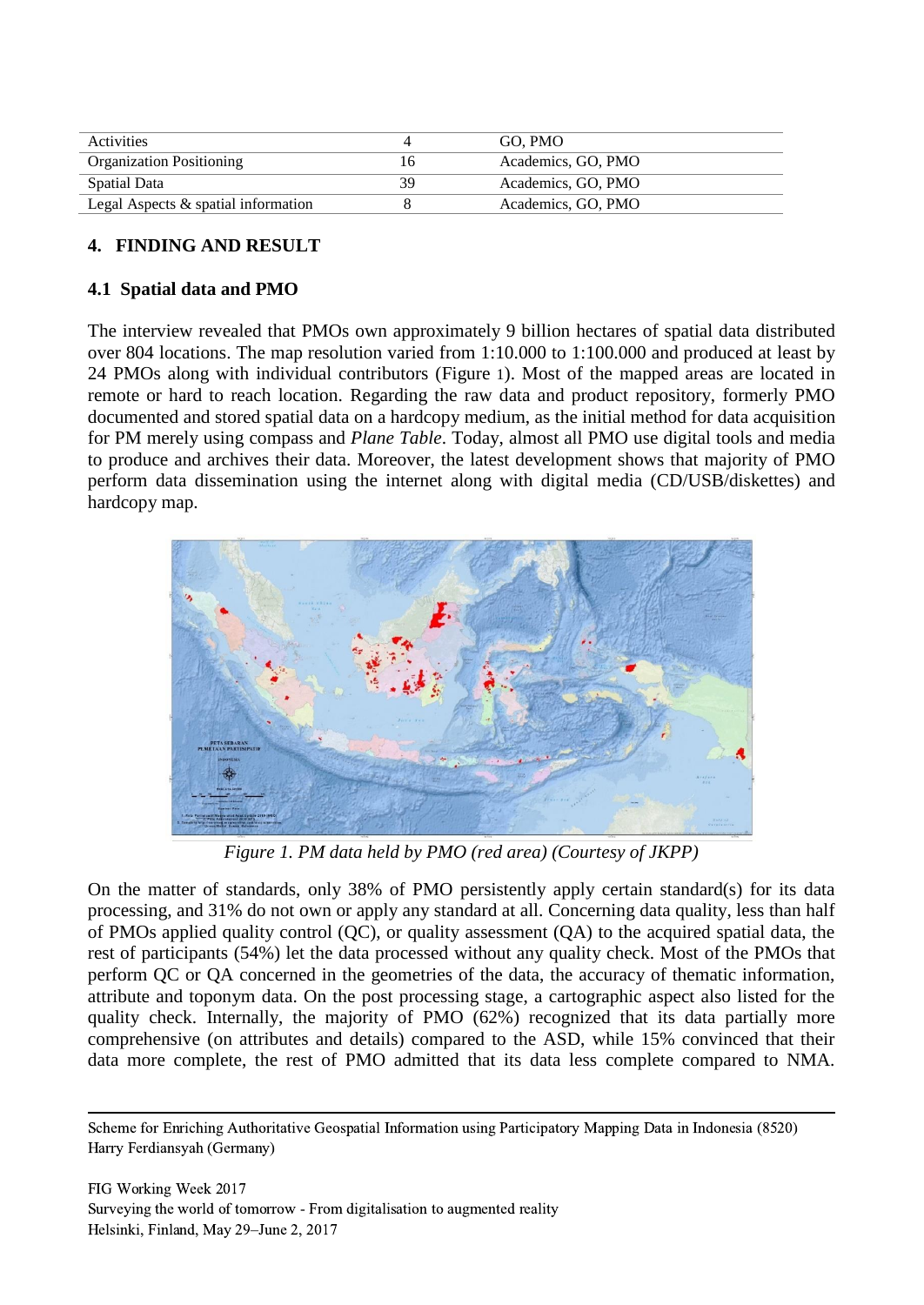However, PMO often quoted that its data represents more factual and original information than that of NMA. PMO found that ASD is decent in geometry but lack on the attributes detail.

#### **4.2 PMO's comprehension on the ASD enrichment**

PMO expected the collaboration could accommodate locals' knowledge, underpinning the facts that many of mapped objects own more information than just point, line, and area that depicted on the map. Historical background, ancestral connection, and function of the mapped object are invaluable data to consider at the time of a map compilation. PMO also believed that the collaboration could lead to more transparent process from NMA on the spatial data production. Transparency is important to create good interaction between NMA (as government representative) and PMO (as the representation of the citizen) to perform cross verification on the geospatial information produced by both parties, as well as to minimize the gap between government and NGO data. Frequently, additional data that came from external source provide help in the map compilation process.

Furthermore, PMO also urged NMA to apply the mandate from the Act to endorse intensive collaboration, not only to PMO but also to society and intra-government. This endorsement is expected to gain more massive spatial data collection and dissemination and believed will help NMA to fulfill its obligation in providing spatial data. However, detail execution on the process to include PM data to the ASD still not clear. PMO also questioned the procedure to gain consensus of collaborated spatial data, and the implementation of QC and QA. Additionally, the majority of respondents (other than governmental organization - GO) expecting NMA to put more trust on PMO in sharing and exchanging spatial data, as NMA is perceived has an unfavorable suspicion towards PMO regarding its motive on PM activity.

PMOs emphasized that ASD enrichment should be more comprehensive, by allowing the enrichment of a thematic data rather than only for the topographic data. Moreover, PMO also has a concern for non-spatial data such as audio, video, and writing that acted as additional information that can function as a supplement to describe a spatial data. History, culture and ancestral description of particular object supposed can improve the understanding of the data acquired as well to preserve indigenous information that might be valuable for later purposes.

#### **4.3 PMO data utilization by the government**

Numbers of PMO apply some limitation or restriction to its data access. Certain PMO requested "equal trading" to NMA. It means that to access PMO data fully; NMA must share all its data without any restriction. Unrestricted either in the data types (all topographic data, thematic data, imageries and aerial photo) and its access (perpetual and no speed limit). The objectives of equal trading are to promote openness and fairness between NMA and PMO. Certain concern also expressed, that the source of data enrichment for ASD should be stated. Clear and detailed disclaimer of data (usage limitation, quality, source, liability) must be present, either in the map legend (for hardcopy map) or metadata (for digital file). Moreover, several PMO requested certain (written) agreement between PMO and NMA to provide sufficient information and clarify the enriched data status in detail. A simple memorandum of understanding (MoU) might sufficient to provide legal base and prevent an affliction for both parties should the conflict appear in the future.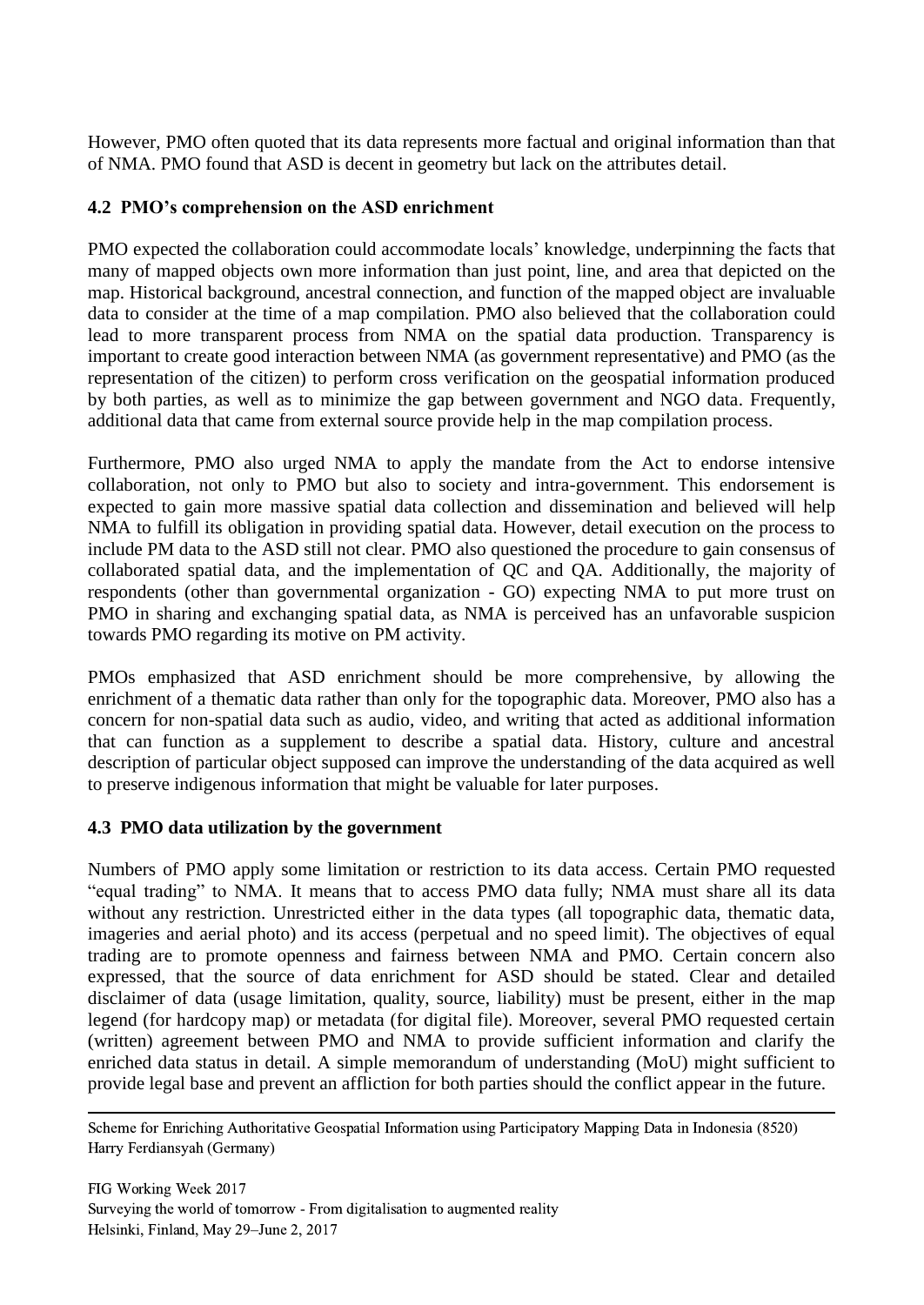Numbers of PMO required its data documented and stored properly; another requested the data has to be presented in the original detail, no generalization allowed to pertain authenticity. On PMO data quality, some only allowed its data to be included as a source for ASD enrichment if the data has passed its internal QC/QA or has passed a certain standard in the acquisition and processing. Some of PMO is only willing to share if the data has mutual benefit for NMA, PMO, citizen/society or person(s) that contributed the data. Another point stated by PMO is facilitation for data enrichment. In this matters, parallel to the aforementioned "openness and fairness" request, PMO inquired NMA to provide its ASD to be used for PM activities, mostly as a reference in data acquisition stage. In this regards, PMO placed NMA to fulfill its role as a spatial data producer. However, PMO insisted that should NMA cannot provide decent data, the government must allow alternative spatial data source from another provider (e.g. Bing map) as a reference to perform PM activity.

#### **4.4 NMA version of ASD enhancement**

Principally, NMA will accept PMO data after meet certain conditions. First, the enriched authoritative spatial data (eASD) is viable to execute when PMO follows certain (mapping) standards. Unfortunately, PMO is experiencing difficulties to reach NMA standard. In this regards NMA has lower the specification (this is also applies to another government institution (GO) that cannot afford to deliver a product using NMA highest standard). Alternatively, PMO could create separate standards document that only applies for PMOs. For this reason, PMO expects to create joint committee with NMA. Second, aside from the fact that NMA has built decent National Spatial Data Infrastructure (NSDI) as a clearinghouse for GOs, at the moment is not functioned for eASD yet. Instead, NMA provides a separate web application for participatory mapping<sup>2</sup>. Nevertheless, not all the themes from PMO will be accommodated in the NSDI, since PMO has diverse products of maps and NMA might not be interested, either to save NSDI resources or to prevent unwanted data. For this matter, NMA has the same vision with PMO to establish joint committee to manage the eASD. Contrary to PMO intentions, NMA has no interest for long-term joint committee; it tends for a temporary one, seeing that the intensive workload of joint committee only exists at the beginning of eASD establishment, afterward only a few of maintenance and update.

Despite full government and PMO support, NMA unlikely to perform ASD enrichment shortly. NMA pointed that the collaboration should pass a meticulous examination before execution due to the complexity of PMO data treatment. NMA mostly concern about data quality, it mentioned that the quality control and assessment of PMO might be not sufficient and could result in further trouble if the data adopted for eASD. Another subject emerged was certain NMA spokesperson likely in doubt on the true intention of PMO in performing its activities or PM data production. The suspicion is likely on the possibility fostered PM activities (financially) by certain person/group that have vested interest (e.g. to extend a territory, land takeover, etc.).

#### **4.5 Technical aspect on ASD enrichment**

Numbers of technical aspects become a concern for ASD enrichment. First, regarding the cartographic representation of eASD either for hardcopy and digital portrayal. In the hard copy

 2 Can be accessed via http://petakita.ina-sdi.or.id/pempar/

Scheme for Enriching Authoritative Geospatial Information using Participatory Mapping Data in Indonesia (8520) Harry Ferdiansyah (Germany)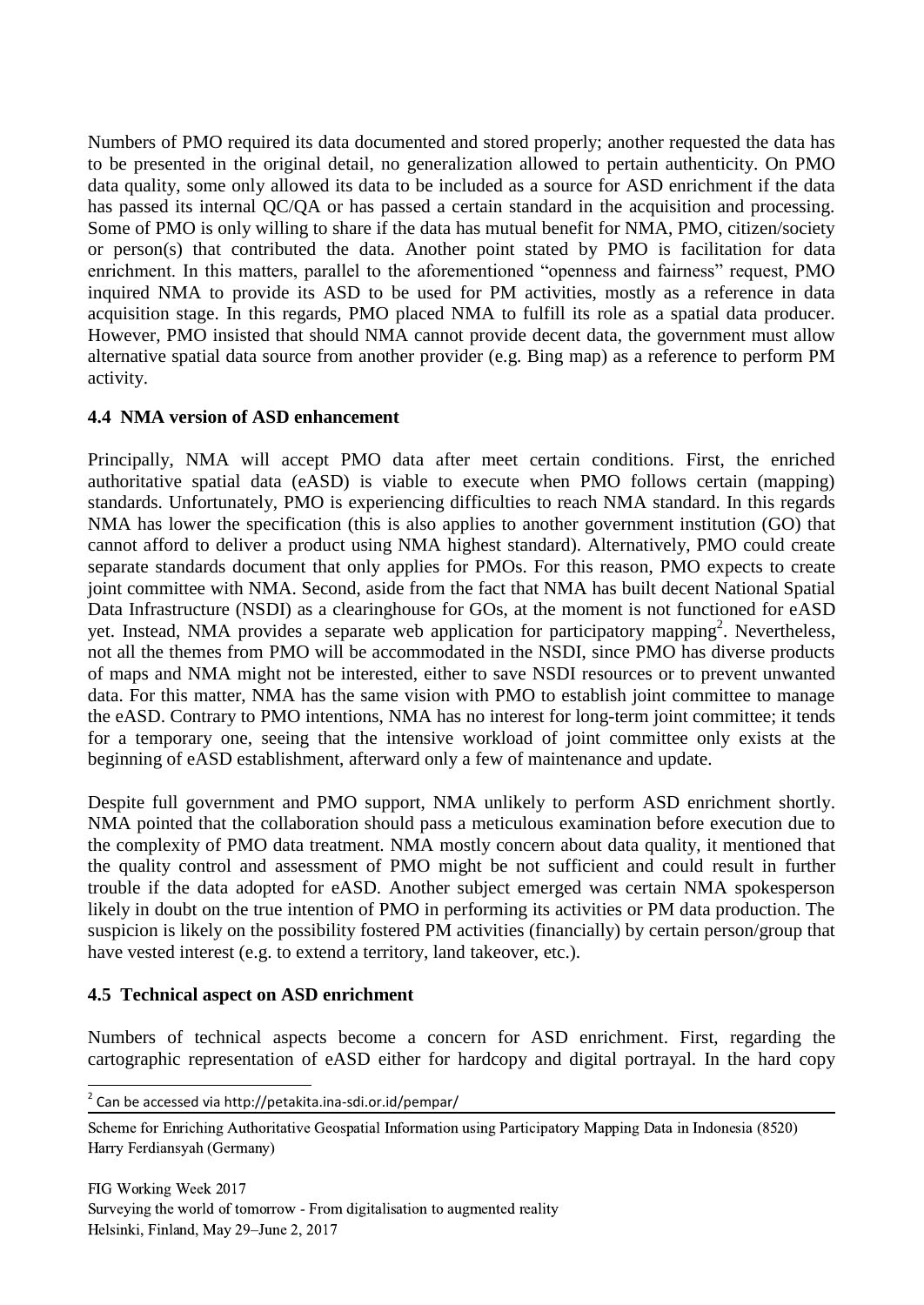display, the majority of PMO intended detailed notes on the map attribution, such as "*data on tile(s) XY originated from PMO ABC*." Another option to identify data origin is to separate symbol usage in the portrayal. Other prefers to use general note on the map attribution (e.g. "*this eASD map composed from ASD with PMO data of XYZ and PQR*"). The complete preferences depicted in [Figure](#page-7-0) 2. In the digital map portrayal, the representation of the eASD encountering a different situation. Considering digital portrayal of the map is dynamic on its POI (point of interest) window and styles, the respondent opinion on the information of data origin converged into two option. One option is to utilize metadata to cite data source and status or any information that correlate with the PMO data. The other option is to specify different symbol as in the hardcopy representation. However, the latter option only preferred if the data quality of PMO and NMA data is not equal. Second, concerning the digital file of eASD, certain PMO requested for NMA to separating feature codification (for a file that store object's information in database e.g. shapefile \*.SHP format) or different layer<sup>3</sup> naming between data that originated from NMA or PMO. Another technical point to consider is the storage media for the eASD. The majority of PMOs are expecting the full facilitation from NMA, including storage for the contributed spatial data and the dissemination media of the eASD. The facilitation requests based on the assumption that NMA is the main actor of geospatial information. Thus it is proper to provide common storage and publishing tool for any PMO data collected and utilized by the government via NMA.



<span id="page-7-0"></span>*Figure 2. Cartographic representation options. Left: Detailed notes, Right: Different symbol usage*

#### **4.6 Non-technical aspect of ASD enrichment**

The prior research on the inter-organization relationship between NMA and PMO showed no indication for the need of specific association between PMO to the government via certain GO (Ferdiansyah 2015). It assumed that NMA would act as one and the only required GO for PMO to fully comply with the Act. However, the later development of the crowdsourced map in the frame of One Map Policy intended that each PMO must find a suitable association in performing its activities. For example, PMO which has intention in forestry should coordinate with The Ministry

3 Layer here referring to the CAD (Computer-Aided Design) terminology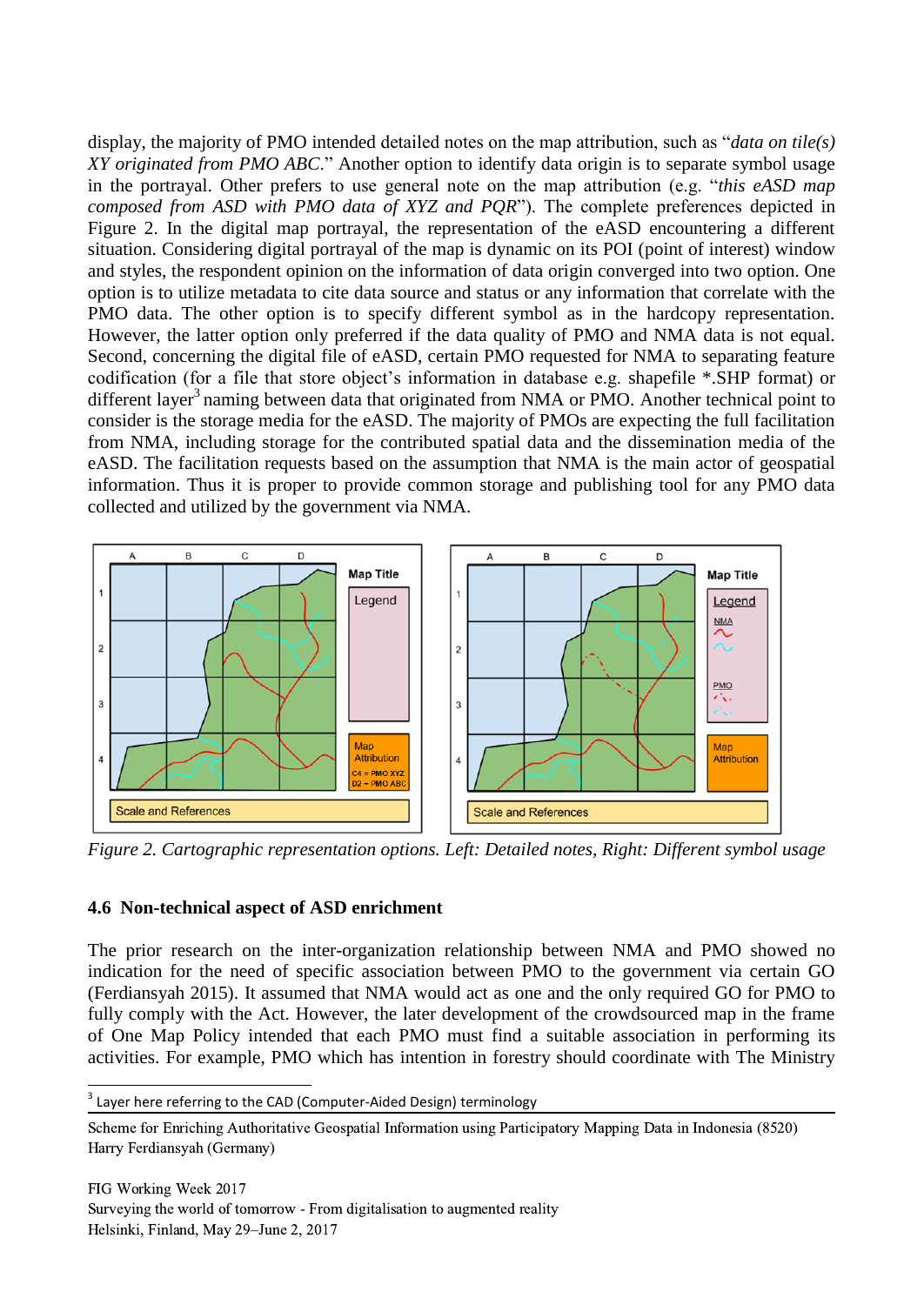Environment and Forestry. Concerning the human resources, PMO aware the lack of understanding of its member towards the Act and the derivatives. Further, PMOs need the support from NMA to provide decent training concerning standards, technology, and trends in spatial data. Although NMA has realized training and dissemination concerning the Act, those activities depicted as "unpractical" and not devoted for PMO.

#### **5. DISCUSSION**

Based on the spatial data possession quantity, PMOs' activity and the distribution of PMO location it is reliable to assume that PM data is highly potential as an additional spatial information for the government. At least in its function as a compliment for the un-mapped area. Additionally, PM data provides a control and update resource for ASD. Nevertheless, the major concern in the data sourced from PMO is on its quality and storage. The majority of PMO admitted the importance of data quality, yet it appears the implementation encountered difficulty. The predicament on data quality in PMO side somehow understandable, since many PMO not specialized in mapping and act as a multi-function organization. The interview indicated that roughly 90% of the PMO are performing advocation as an additional task to its participatory mapping activity.

On the data storage, despite the fact that majority of PMO have been using digital media to store its data, still, some of the PM product saved in the physical form. Some already converted to raster map by scanning, although there are lack –or none- of metadata about scanned map properties (scan resolution, scanning process/device, color depth, etc.). Many of digitally scanned map converted to vector via CAD or GIS software. Aside from geometric accuracy problem, many of earlier map invaluable provide a historical development in particular area (e.g. deforestation). In this case, the preservation becomes urgent since many of physical map originated from on-site mapping process could decay along with time. Another form of information that needs preservation is secondary data that complements geospatial data in the form of writing, audio or video documentary of corresponded mapping area.

The PM data completeness (compared to the ASD) appears to become the focal point of PMO's bargaining to the NMA. The majority status of PMO's "partial updated and complete" data gave a strong indication that many of ASD outdated and outperformed especially in the details. Many of POI, toponymy, and indigenous area were claimed: "better" or "more comprehensive" to that of ASD. Many of PM conducted by PMO initiated from the native that wanted to preserve its habitat and culture, contrary with the mapping performed by NMA that executed within limited time frame. Characteristically, the particular result of mapping performed by PMO contains the locality information, which claimed "more personal & comprehensive," out of pressure on merely to finish any occurring project.

The situation concerning the function of NMA as "establisher" is intricate. Bounded to the obligation as the focal institution on providing spatial data of Indonesia, notwithstanding encountered unbalanced and insufficient resources to perform mapping throughout the vast area and varying map themes. On the other hand, PMO as an object of the Act affected in a way to conform on performing its mapping-related activities, including its data product. Apparently, one of a

Scheme for Enriching Authoritative Geospatial Information using Participatory Mapping Data in Indonesia (8520) Harry Ferdiansyah (Germany)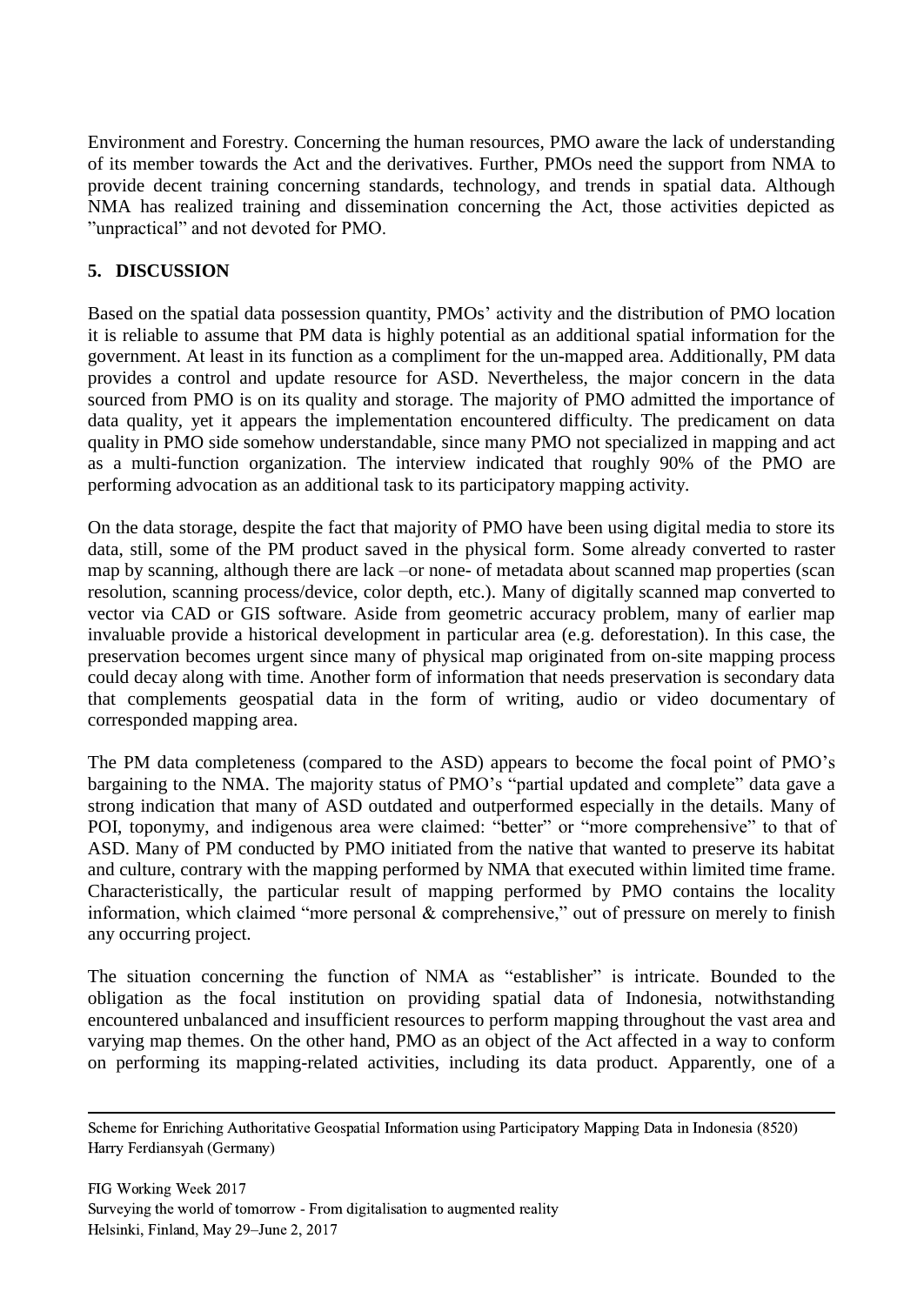possible solution to compromise by both parties is to create a mutual partnership in spatial data production. This partnership should help both parties to converge with the Act.

There are benefits for PMO from the ASD enrichment process. First, PMO activities become recognized, whereas in the past PMO activities were overlooked by the government. It boosts PMO confidence on its data ownership and value, as PMOs believe their data contain additional information regarding locality, since the acquisition involving locals and include details that often unnoticed by the government. The enrichment process also maintains PMO function as an independent source of check and balance for any ASD produced by any government institution. In this case, NMA also being supported in its role as spatial data producer by benefiting additional information from the PM data, this supplementary data in the eASD later could be approved as official NMA data. However, certain criterion and process could be applied to assure the quality data consistency. Moreover, ASD enrichment could benefit PMO in term of QA & QC in the context that under supervision from NMA PMO becomes accustomed to maintaining its data quality.

Collaboration data from both parties will result in consequences regarding data publishing and ownership. eASD at least will be portrayed in digital form (as a digital map, i.e. online map & filebased map) and probably being printed. In this regard, the status of eASD ownership must be clear, whether eASD fully owned by NMA or each data still owned by the respective PMO. In the case of eASD is fully owned by NMA, it need to be clarified whether PMO automatically transfers its ownership on the data parallel at the time of data submission to the NMA, or there must be a periodical/incidentals separate ownership submission from PMO to NMA. Moreover, should there exist data conflict that resulting data alteration, it must be clear who will be responsible for correcting the eASD. Although it has stated that every data published via NSDI is fully under NMA responsibility, the option to disperse NMA burden on the data maintenance with PMO might become a way to put a subtle sense of responsibility to PMO.

Initial interview in mid-2014 showed that the most urgent dataset to be fulfilled by NMA is the data for the topographic map. However, after the installment of elected Government at the end of 2014, there is a new target for NMA to fulfill. The new focus is to produce Village Map; this new task is deviating (if not shifting) previous NMA mission to provide topographic map, and presumably add the burden to NMA. Indeed, from PMO point of view the additional task for NMA to produce Village Map widening the possibility for its thematic data contribution.

Last but not least an interesting finding emerge from the interview process, from the 22 initial planned PMO to interview only 13 agree and willing to contribute. The majority 11 PMO that did not intend and reluctant for interviewed located on Eastern of Indonesia, only one PMO from the eastern area were willing to contribute (named: *YLPM Bangwita*). The spatial distribution of PMO location and its contribution shown in [Figure](#page-10-0) 3.

The rejection and hesitance those "east" PMO is intriguing since the situation of the "eastern area"<sup>4</sup> have been very dynamic after the regional autonomy became an issue (Mappamiring 2006; Erb et

1

<sup>4</sup> Eastern area here refers to "*Indonesia Timur*" stated in GBHN 1993 (Broad Outlines of National Policy) consisted of Sulawesi, Maluku, Papua and Nusa Tenggara region

Scheme for Enriching Authoritative Geospatial Information using Participatory Mapping Data in Indonesia (8520) Harry Ferdiansyah (Germany)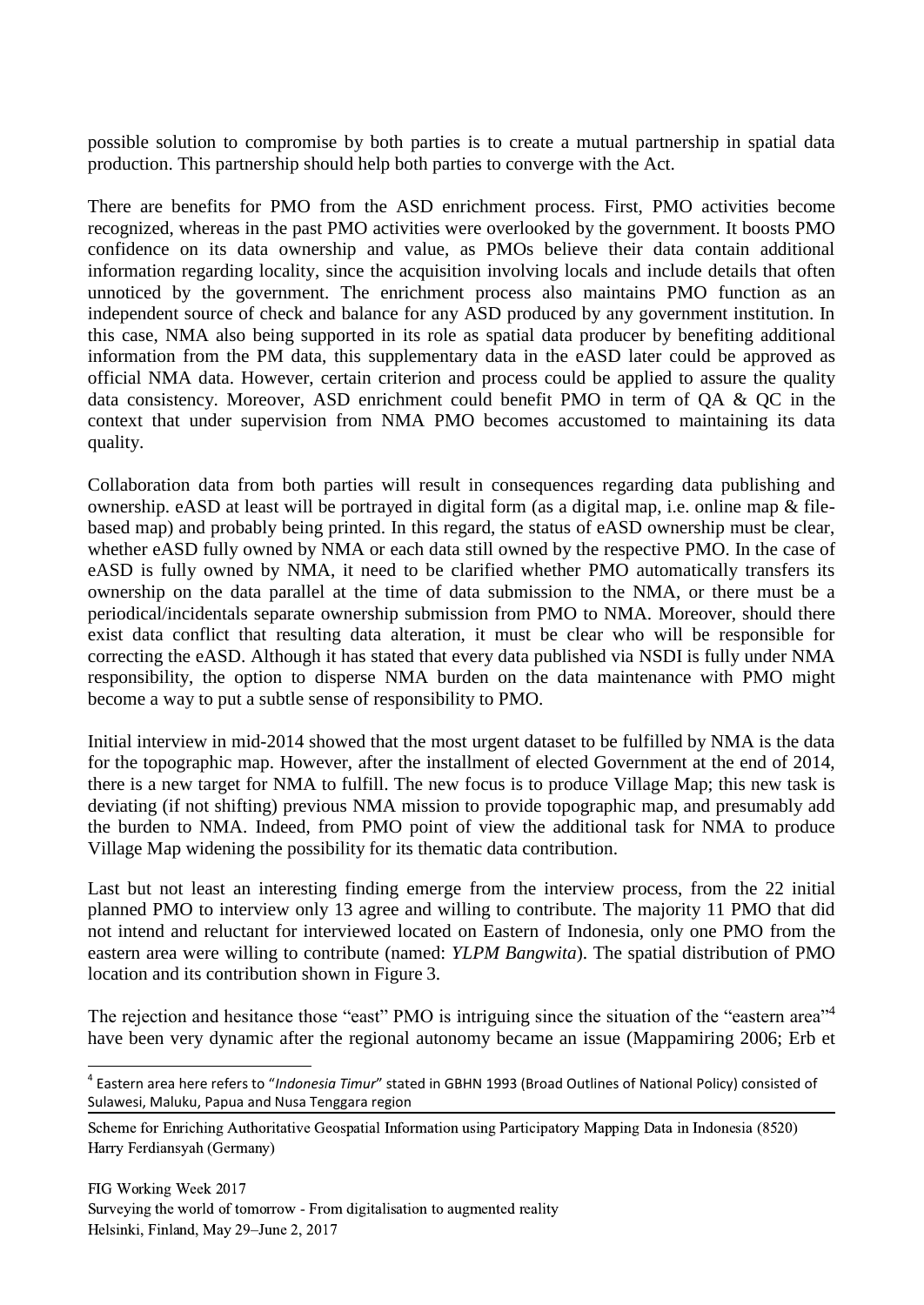al. 2013). This situation affected NGO – Government interaction, especially in the context of land ownership and its benefit (Atok 2008). The condition tends to place PMO in uneasy stand concerning a certain topic. A subject interview on funding, partnership and PMO-NGO interaction might become sensitive material for those PMOs. Some of the government respondents showed concern for PMO regarding its activities in some location, where PMO intention and purpose in PM activities might contain vested interest that only benefits certain party rather than helping locals and indigenous people to retain their aboriginal status.



*Figure 3. Respondent location distribution*

#### <span id="page-10-0"></span>**6. SUMMARY**

Considering numbers of relevant aspects that support the collaboration between PMOs and NMA in Indonesia, ASD enrichment is viable for execution. The mutualism can be simplified on how PMO can comply with The Act with help from NMA (creating standards, assessment, training, and infrastructure) and put its activities under the legal term of the Act. On the other side, NMA can take the benefit from PMO on its PM data, lending PM data that could fill the NMA data gap with certain extra information give leverage to NMA to make the map more accurate and intimate with the citizen and communities. Practically, both of NMA and PMOs have the overall vision on the technical matters. Few iteration on Focused Group Discussion between the parties should yield initial decent technical documents. On the legal matters, NMA appears to be very supportive. Proved by many of legal product that corresponds with the theme of PM activities has been published. The overall points of enrichment scheme for ASD using PM data summarized in the tables below:

|  | Table 4 Non-technical aspect on ASD enrichment |  |
|--|------------------------------------------------|--|
|  |                                                |  |

| <b>Existing Situation</b> | Notes & accomplishment | $\&$<br>solution<br>Future<br>work.                                  |  |  |  |  |
|---------------------------|------------------------|----------------------------------------------------------------------|--|--|--|--|
|                           |                        | recommendation                                                       |  |  |  |  |
| Human resources           |                        |                                                                      |  |  |  |  |
| PMO need support for its  |                        | Dissemination on the UUIG has   More UUIG dissemination that devoted |  |  |  |  |
| members to comprehend on  | been                   | held since 2011. Rare for PMO and general audience                   |  |  |  |  |

Scheme for Enriching Authoritative Geospatial Information using Participatory Mapping Data in Indonesia (8520) Harry Ferdiansyah (Germany)

FIG Working Week 2017 Surveying the world of tomorrow - From digitalisation to augmented reality Helsinki, Finland, May 29–June 2, 2017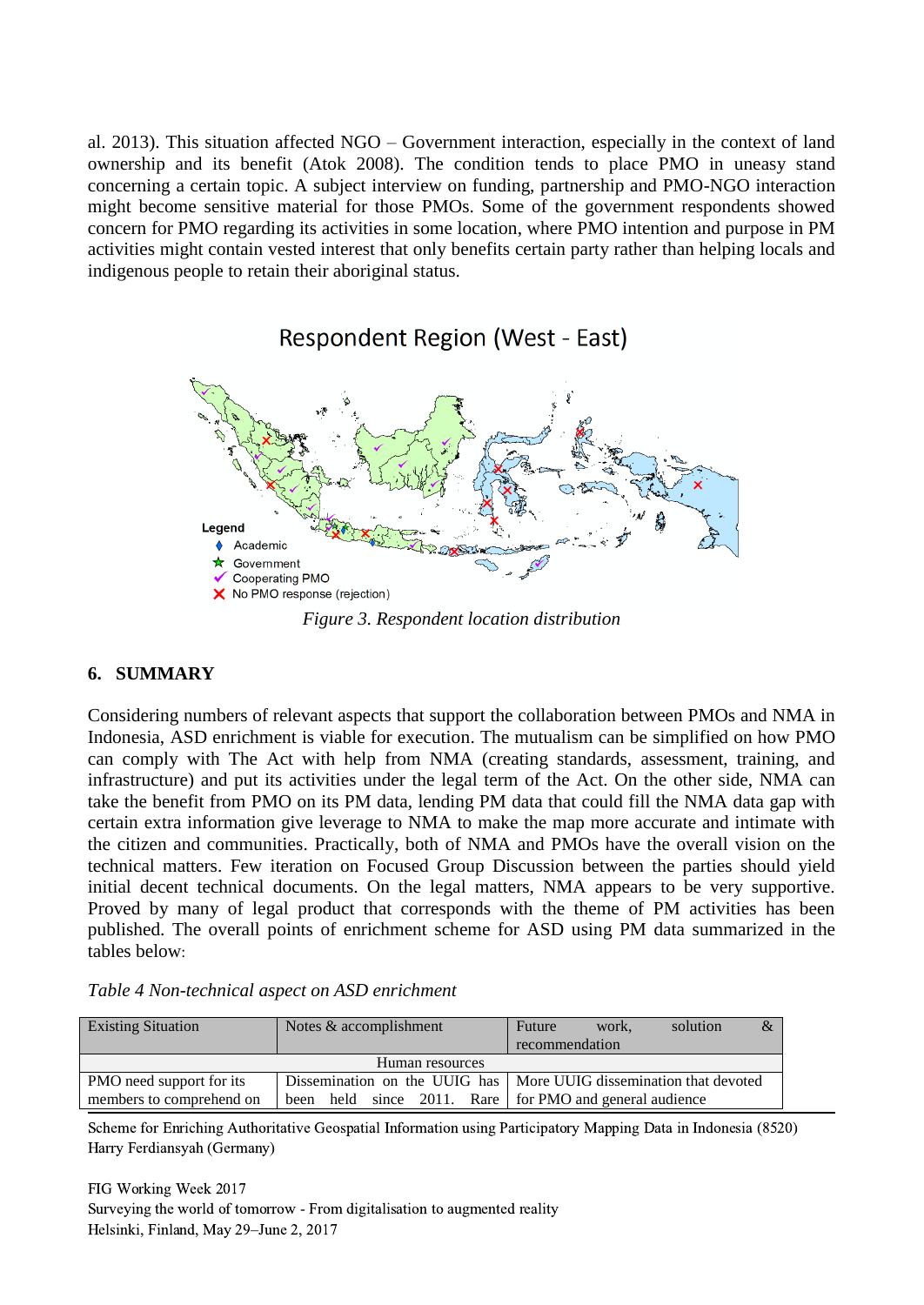| the UUIG.<br>dedicated for PMO, majority of |                                    |                                                             |  |  |
|---------------------------------------------|------------------------------------|-------------------------------------------------------------|--|--|
|                                             | the event addressed for GO         |                                                             |  |  |
| Upgrade $\&$ update PMO                     | Initial training with NMA          | Practical Training based on the<br>$\overline{\phantom{0}}$ |  |  |
| members' skill on the most                  | depicted in "ideal setting" (using | condition, situation and limitation of                      |  |  |
| current trend on spatial data               | high-end device & sophisticated    | PMO on work scope                                           |  |  |
| acquisition & processing                    | method) rather than practical      | Intensify the function of the existing                      |  |  |
|                                             | purpose (based on actual           | mapping certification from the                              |  |  |
|                                             | condition and available tools)     | authorized accreditation institutions                       |  |  |
| Organization                                |                                    |                                                             |  |  |
| Specific association between                | Certain PMO<br>approached<br>has   | PMO attach itself to suitable GO based                      |  |  |
| PMO-GO based on PMO                         | some GOs. To this date, none of    | on its interest. The respective GO will                     |  |  |
| interest & specialization                   | official PMO-GO association has    | act as a hub to the NMA using the                           |  |  |
|                                             | been made                          | existing clearinghouse setting on NSDI.                     |  |  |

## *Table 5 Technical Aspect on ASD enrichment*

| <b>Existing Situation</b><br>Notes & accomplishment |                                                             | Future work, solution & recommendation                               |  |  |  |  |
|-----------------------------------------------------|-------------------------------------------------------------|----------------------------------------------------------------------|--|--|--|--|
| Infrastructure for data dissemination               |                                                             |                                                                      |  |  |  |  |
| No government                                       | NMA has built NSDI since 2004 as                            | Optimizing the function of existing NSDI to                          |  |  |  |  |
| facilitation for PMO to                             | a clearinghouse for entire GO.                              | disseminate eASD. NMA infrastructure will                            |  |  |  |  |
| publish its data via                                | Upgraded on 2011 to fulfill NMA's                           | stability<br>and<br>persistence<br>ensure<br>of                      |  |  |  |  |
| NMA/GO                                              | function in the UUIG                                        | dissemination                                                        |  |  |  |  |
| Cartographical aspect of eASD                       |                                                             |                                                                      |  |  |  |  |
| The cartographic                                    | The document of map presentation                            | Details for eASD cartographic specification                          |  |  |  |  |
| specification for PM                                | only for Topographical map and                              | both for online and hardcopy should be                               |  |  |  |  |
| data and eASD not                                   | certain thematic map                                        | present.                                                             |  |  |  |  |
| exist                                               |                                                             |                                                                      |  |  |  |  |
| Tools (hardware) for data acquisition               |                                                             |                                                                      |  |  |  |  |
| PMO using simple GPS                                | No existing cooperation regarding                           | <b>NMA</b><br>provides<br><b>SOP</b><br><b>PMO</b><br>for<br>data    |  |  |  |  |
| or sketch                                           | hardware between PMO and NMA                                | acquisition on generally used devices                                |  |  |  |  |
|                                                     | Tools (software or service) for data processing and storage |                                                                      |  |  |  |  |
| PMO using outdated,                                 | NMA create a web service for PM.                            | Avoid to use commercial software for<br>$\equiv$                     |  |  |  |  |
| pirated software                                    | The service is not fully available                          | easier adoption by PMO                                               |  |  |  |  |
|                                                     | for access. Closed development, no                          | Create tools that can be deployed, using<br>$\overline{\phantom{a}}$ |  |  |  |  |
|                                                     | possibility for copying,                                    | open source, and function as offline &                               |  |  |  |  |
|                                                     | modification or further                                     | online for storage and dissemination                                 |  |  |  |  |
|                                                     | development                                                 | Hold training on the Open Source<br>$\frac{1}{2}$                    |  |  |  |  |
|                                                     |                                                             | Software (see point on organization)                                 |  |  |  |  |
| Base map for PMO                                    |                                                             |                                                                      |  |  |  |  |
| PMO using any                                       | NMA provides web page for free                              | Customizable NMA map for data acquisition                            |  |  |  |  |
| available map as                                    | downloads NMA's maps                                        | device (e.g. for GPS), or NMA provides                               |  |  |  |  |
| references to acquire                               | (topographic $\&$ thematic) <sup>5</sup>                    | ready-to-use data in more generic format                             |  |  |  |  |
| data                                                |                                                             | (e.g. GML, GeoJSON)                                                  |  |  |  |  |
| Map type                                            |                                                             |                                                                      |  |  |  |  |
| Up to the end of 2015,                              | PMO demanded aside of                                       | Considering the NMA's new task to produce                            |  |  |  |  |
| NMA intentions is sole                              | topographic map; the collaboration                          | Village Map, thematic data should                                    |  |  |  |  |
| to complete                                         | must include thematic map                                   | automatically include the data collaboration                         |  |  |  |  |
| topographical map                                   |                                                             |                                                                      |  |  |  |  |
| Non-spatial data                                    |                                                             |                                                                      |  |  |  |  |
| No intentions from                                  | PMO noted that many of objects                              | Considering the non-spatial data as an                               |  |  |  |  |
| NMA to adopt any non-                               | falsely mapped as a consequence of                          | Additional information, it can help the                              |  |  |  |  |

5 via http://tanahair.indonesia.go.id/home (last accessed 13 August 2016)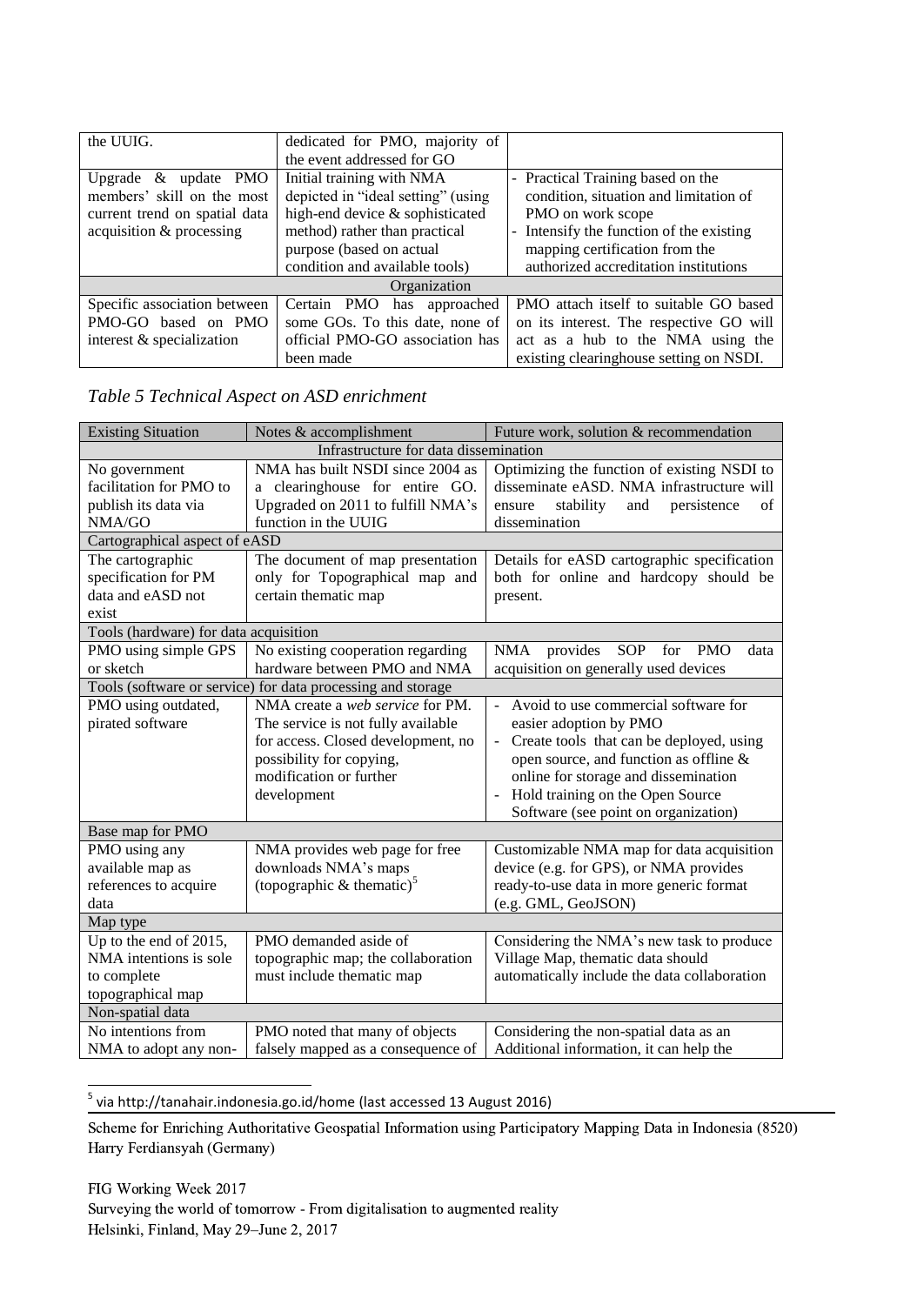| spatial data                                                                | NMA neglecting historical<br>information from the locals                                           | government comprehensively to understand<br>the current status and history of mapped<br>object. Non-spatial data is possible for<br>addition to the map metadata                                                                                                                                                                                                                              |
|-----------------------------------------------------------------------------|----------------------------------------------------------------------------------------------------|-----------------------------------------------------------------------------------------------------------------------------------------------------------------------------------------------------------------------------------------------------------------------------------------------------------------------------------------------------------------------------------------------|
| QA/QC on eASD                                                               |                                                                                                    |                                                                                                                                                                                                                                                                                                                                                                                               |
| QC and QA<br>Sporadically performed<br>by the few of PMO                    | NMA intended to maintain optimal<br>quality for its ASD                                            | PMO&NMA have to redefine the optimum<br>standards of eASD that "acceptable" (easy<br>to achieve for PMO as well as contain<br>decent information for further adoption by<br>the NMA)                                                                                                                                                                                                          |
| Correction on eASD                                                          |                                                                                                    |                                                                                                                                                                                                                                                                                                                                                                                               |
| The derivative<br>regulation mentions the<br>correction performed<br>by NMA | Considering the PMO data<br>possession are excessive, it will<br>add the burden for NMA to control | - NMA should consider sharing the burden<br>on data correction with PMO<br>Mechanism of data correction between<br>$\blacksquare$<br>data owner and NMA must be<br>standardized to avoid inconsistency<br>Metadata of each eASD have to carefully<br>$\overline{\phantom{a}}$<br>designed to accommodate all the<br>possibilities on data development, include<br>rapid correction and update |

# *Table 6 Legal Standing on ASD enrichment*

| Notes & accomplishment                  | Future<br>solution<br>$\&$<br>work.<br>recommendation                                                                                                                                                                                                                                                                                                                                                                                                                             |
|-----------------------------------------|-----------------------------------------------------------------------------------------------------------------------------------------------------------------------------------------------------------------------------------------------------------------------------------------------------------------------------------------------------------------------------------------------------------------------------------------------------------------------------------|
|                                         |                                                                                                                                                                                                                                                                                                                                                                                                                                                                                   |
|                                         | Standards on data format & structure                                                                                                                                                                                                                                                                                                                                                                                                                                              |
|                                         |                                                                                                                                                                                                                                                                                                                                                                                                                                                                                   |
|                                         |                                                                                                                                                                                                                                                                                                                                                                                                                                                                                   |
|                                         | Standards on s/w (preferences on the                                                                                                                                                                                                                                                                                                                                                                                                                                              |
|                                         | features, capabilities, etc.)                                                                                                                                                                                                                                                                                                                                                                                                                                                     |
|                                         |                                                                                                                                                                                                                                                                                                                                                                                                                                                                                   |
|                                         | Standard on members' competence to                                                                                                                                                                                                                                                                                                                                                                                                                                                |
|                                         | perform<br>PM (including<br>manage<br>&                                                                                                                                                                                                                                                                                                                                                                                                                                           |
|                                         | training)                                                                                                                                                                                                                                                                                                                                                                                                                                                                         |
|                                         |                                                                                                                                                                                                                                                                                                                                                                                                                                                                                   |
|                                         |                                                                                                                                                                                                                                                                                                                                                                                                                                                                                   |
| PMO demands a firm standing             |                                                                                                                                                                                                                                                                                                                                                                                                                                                                                   |
|                                         | Legal standing for GO other than NMA                                                                                                                                                                                                                                                                                                                                                                                                                                              |
|                                         | should be established, especially in the                                                                                                                                                                                                                                                                                                                                                                                                                                          |
|                                         | case of PMO-GO association                                                                                                                                                                                                                                                                                                                                                                                                                                                        |
| GI production.                          |                                                                                                                                                                                                                                                                                                                                                                                                                                                                                   |
| Strengthen<br>by<br><b>NMA</b>          | Derivative of UUIG on the form of                                                                                                                                                                                                                                                                                                                                                                                                                                                 |
| regulation<br>on mechanism              | detailed<br>Regulation<br>Government                                                                                                                                                                                                                                                                                                                                                                                                                                              |
| Public<br>participation<br>on           | concerning PM&PMO might be handy                                                                                                                                                                                                                                                                                                                                                                                                                                                  |
| <b>National</b><br><b>Network</b><br>of | as a legal stand before each PMO-GO                                                                                                                                                                                                                                                                                                                                                                                                                                               |
|                                         | association available/established                                                                                                                                                                                                                                                                                                                                                                                                                                                 |
| Memorandum of Understanding (MoU)       |                                                                                                                                                                                                                                                                                                                                                                                                                                                                                   |
| MoU for data exchange is                | NMA provides MoU template as a                                                                                                                                                                                                                                                                                                                                                                                                                                                    |
| customary on every NMA                  | reference for PMO-GO collaboration to                                                                                                                                                                                                                                                                                                                                                                                                                                             |
| collaboration with another GO           | ensure compatibility with UUIG                                                                                                                                                                                                                                                                                                                                                                                                                                                    |
|                                         |                                                                                                                                                                                                                                                                                                                                                                                                                                                                                   |
|                                         |                                                                                                                                                                                                                                                                                                                                                                                                                                                                                   |
|                                         |                                                                                                                                                                                                                                                                                                                                                                                                                                                                                   |
| domain map                              |                                                                                                                                                                                                                                                                                                                                                                                                                                                                                   |
|                                         | <b>Standards</b><br>PMO expecting several<br>standards on for PM that can<br>help PM data automatically<br>comply with UUIG.<br>Specification<br>for<br>eASD<br>expected to consider PMO's<br>limitation on resource<br>and<br>applicable on the field (see<br>human resources)<br>Regulations<br>UUIG as the main legal<br>standing already inking the<br>admittance of participation on<br>Geospatial Information<br>Indonesian government has<br>declared to respect ancestral |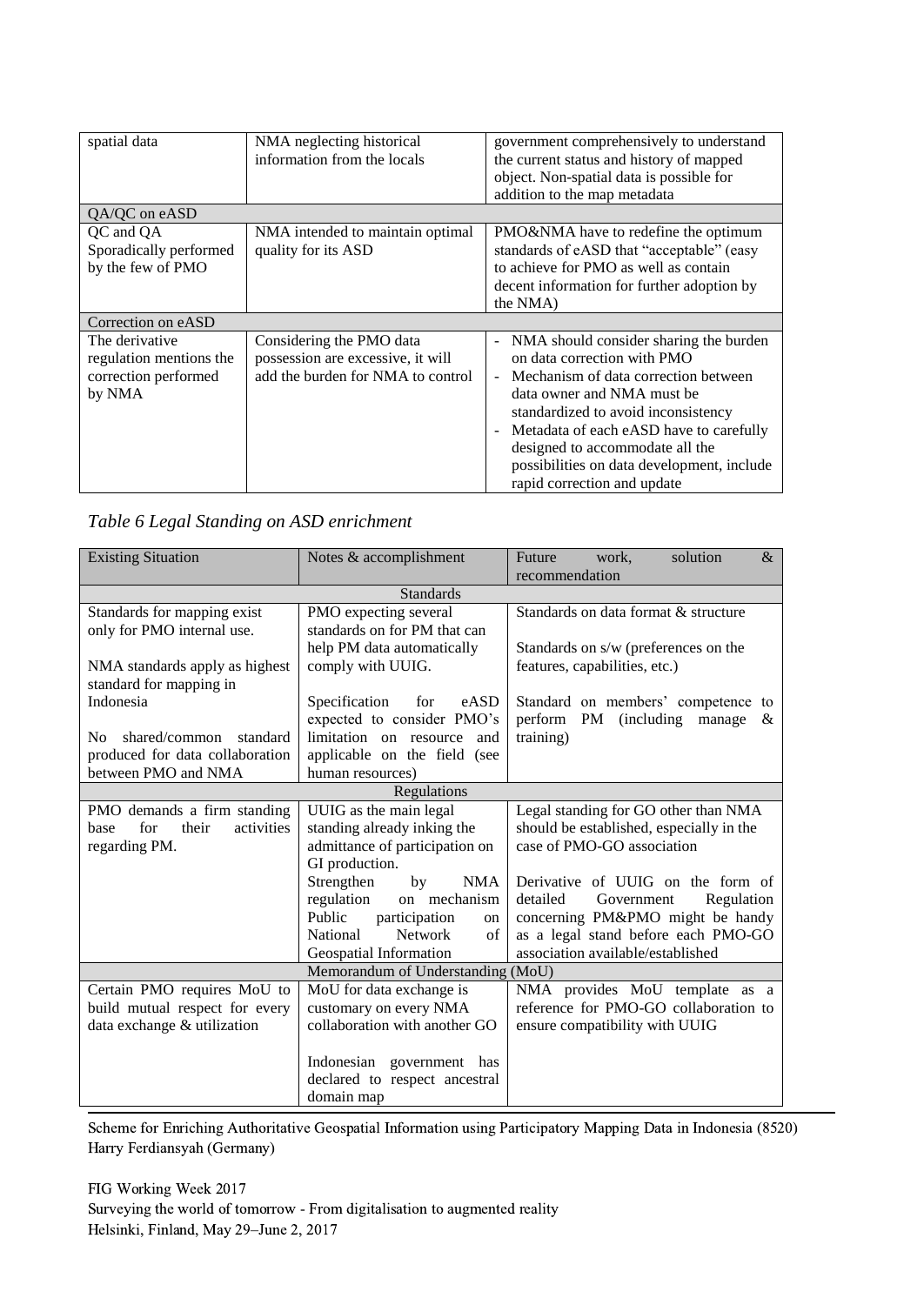#### **7. RECOMMENDATIONS**

There are several issues need to be investigated further by this research subject. The first issue is to gain additional understanding of the "east-west" PMO response phenomenon regarding this research topic in the respective area. To reveal what the origin and main cause, and see how it affects every aspect of PMO activities. Next issue is to perform further detail investigation on how PMO in Indonesia produces the data. Numbers of PMO insisted that many of its data contain more information and comprehensive compared to the governments. These claim must examined carefully, considering in some case, differences occurred regarding object/feature data properties, either between locals' vs. locals' or locals' vs. government's version.

Another topic for future research is the segregation on the quality of PM product in Indonesia. This recommendation emerges under certain fact that the current quality of PM products in Indonesia are not consistent between one to another. Only a few of PMO applied and adopted certain standard(s) on PM data acquisition and processing. Last but not least, as the consequences of the urgency of PM product segregation. The research of more practical QA and QC for PMO to use is needed. The term of "more practical" based on the fact that currently, a formal standard published by NMA tend to act as formal legal and theoretical document rather than technical one. The practical and easy-toimplement approach is needed to guide PM data acquisition and production.

#### **8. REFERENCES**

- A, A.S.J. & Pramono, A.H., 2009. *Menuju demokratisasi pemetaan: refleksi gerakan pemetaan partisipatif di Indonesia*, Jaringan Kerja Pemetaan Partisipatif. Available at: https://books.google.de/books?id=HpRXQwAACAAJ.
- Atok, K., 2008. GERAKAN PEMETAAN PARTISIPATIF DI INDONESIA. Available at: http://kristianusatok.blogspot.de/2008/03/gerakan-pemetaan-partisipatif-di.html [Accessed March 10, 2015].
- Bégin, D., 2012. Towards Integrating VGI and National Mapping Agency Operations-A Canadian Case Study. In *The Role of Volunteer Geographic Information in Advancing Science: Quality and Credibility Workshop. GIScience Conference*.
- Brown, G., Weber, D. & de Bie, K., 2015. Is PPGIS good enough? An empirical evaluation of the quality of PPGIS crowd-sourced spatial data for conservation planning. *Land Use Policy*, 43, pp.228–238.
- Brunette, W. et al., 2013. Open data kit 2.0: expanding and refining information services for developing regions. In *Proceedings of the 14th Workshop on Mobile Computing Systems and Applications*. p. 10.
- Du, H. et al., 2012. Geospatial Information Integration for Authoritative and Crowd Sourced Road Vector Data. *Transactions in GIS*, 16(4), pp.455–476.
- Engler, N.J., Scassa, T. & Taylor, D.R.F., 2014. *Developments in the Theory and Practice of Cybercartography - Applications and Indigenous Mapping*, Elsevier.
- Erb, M., Faucher, C. & Sulistiyanto, P., 2013. *Regionalism in Post-Suharto Indonesia*, Routledge.

Ferdiansyah, H., 2015. Finding a new approach for participatory mapping organization and national

mapping agency relation in Indonesia. *Kartographische Nachrichten*, 2015(4), pp.230–237. Granell, C., Fernández, Ó.B. & Díaz, L., 2014. Geospatial information infrastructures to address

Scheme for Enriching Authoritative Geospatial Information using Participatory Mapping Data in Indonesia (8520) Harry Ferdiansyah (Germany)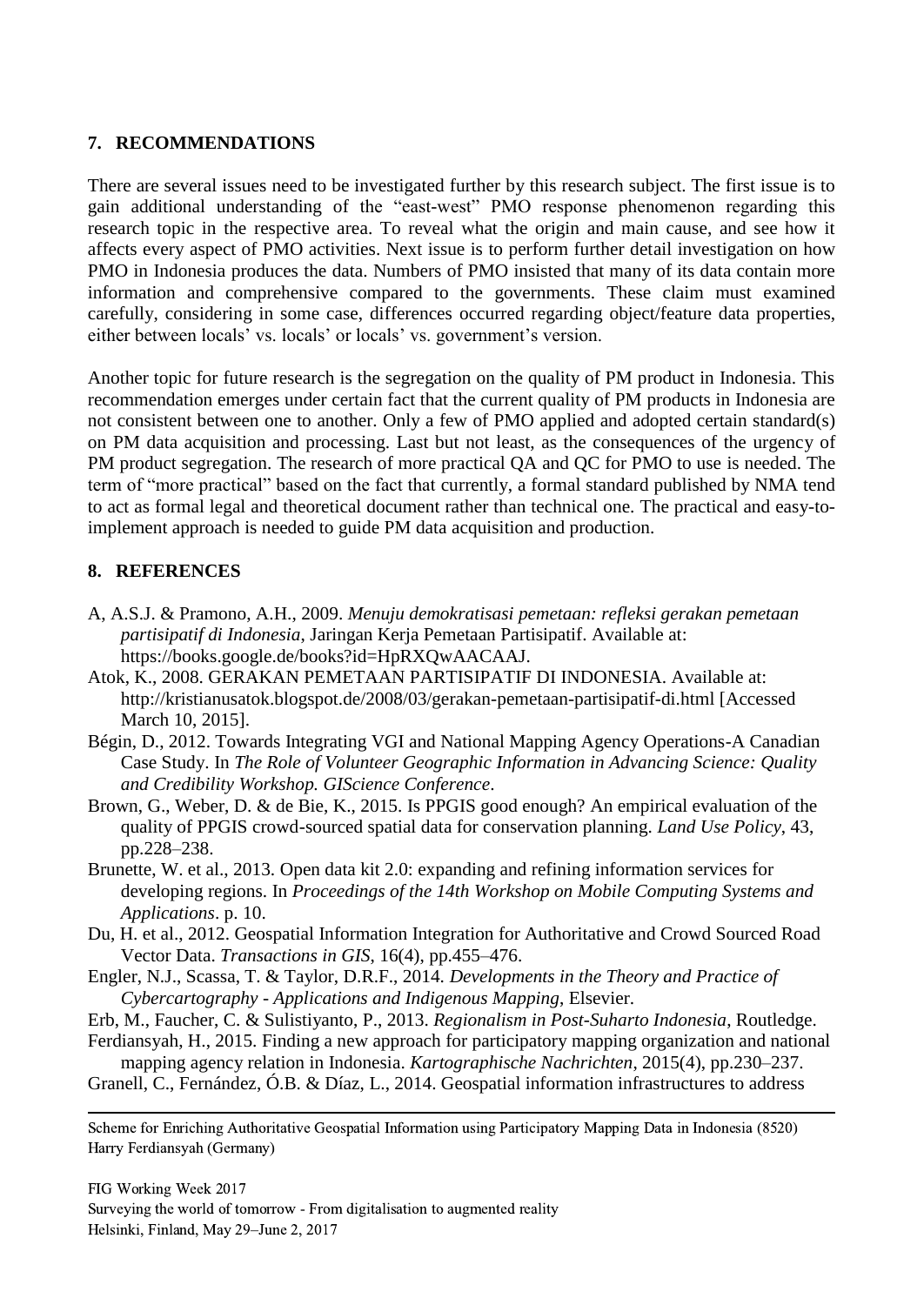spatial needs in health: Collaboration, challenges and opportunities. *Future Generation Computer Systems*, 31, pp.213–222.

- Haklay, M.M., Antoniou, V. & Basiouka, S., 2014. Crowdsourced Geographic Information Use in Government. , pp.1–79.
- Harvey, F., 2010. Improving SDI local relevance: Developing trust through accuracy. *GSDI- 10 Conference*.
- Kalantari, M. et al., 2014. Geospatial Metadata 2.0 An approach for Volunteered Geographic Information. *Computers, Environment and Urban Systems*, 48, pp.35–48.
- Koukoletsos, T., 2012. *A Framework for Quality Evaluation of VGI linear datasets*. phdthesis. UCL (University College London).
- Lauer, J., Billen, N. & Zipf, A., 2013. Processing crowd sourced sensor data. *Proceedings of the Sixth ACM SIGSPATIAL International Workshop on Computational Transportation Science - IWCTS '13*, pp.43–48.
- Mappamiring, 2006. Prespektif Alternatif Pembangunan Kawasan Timur Indonesia. *Jurnal Penyuluhan*, 2(4), pp.58–61.
- Mclaren, R., 2012. Crowdsourcing Support of Land Administration A Partnership Approach Crowdsourcing Support of Land Administration – A Partnership Approach. , pp.6–10.
- Nirarta, S.T., 2013. Indonesia ONE MAP: Assuring Better Delivery of National Development Goals. In *Monetising Geospatial Value and Practices for National Development Goals*. geospatial world forum.
- Núñez-Redó, M. et al., 2011. Discovery and integration of web 2.0 content into geospatial information infrastructures: A use case in wild fire monitoring. *Lecture Notes in Computer Science (including subseries Lecture Notes in Artificial Intelligence and Lecture Notes in Bioinformatics)*, 6908 LNCS, pp.50–68.
- Plantin, J., 2014. *Participatory Mapping - New Data, New Cartography*, Wiley.
- Qian, X. et al., 2009. Data cleaning approaches in web2.0 VGI application. In *2009 17th International Conference on Geoinformatics, Geoinformatics 2009*.
- Scassa, T., 2013. Legal issues with volunteered geographic information. *Canadian Geographer*,  $57(1)$ , pp. 1–10.
- Shakeri, M., Alimohammadi, A. & Alesheikh, A.A., 2013. Enriching Spatial Data Infrastructure (SDI) by User Generated Contents for Transportation. In *International Archives of the Photogrammetry, Remote Sensing and Spatial Information Sciences, Volume XL-1/W3*. pp. 383–388.
- Sheppard, S.A., 2012. wq: a modular framework for collecting, storing and utilizing experiential VGI. In *Proceedings of the 1st ACM SIGSPATIAL International Workshop on Crowdsourced and Volunteered Geographic Information - GEOCROWD '12*. ACM Press, pp. 62–69.
- Simorangkir, D.N. & Samosir, D., 2011. Geospatial Information Technology in Indonesia and its Legal Framework. , 1, pp.88–93.
- Takaka, M., 2012. Indonesian Government Accepts Ancestral Domain Maps: Making Indigenous Peoples visible within the Nation State. *Asia Indigenous People Pact*. Available at: http://www.aippnet.org/index.php/daily-sharing/1005-press-release-indonesian-governmentaccepts-ancestral-domain-maps-making-indigenous-peoples-visible-within-the-nation-state [Accessed May 13, 2015].
- Zeiss, G., 2011. Between the Poles: Indonesia's Geospatial Information Act No 4 2011 "open", not free, and liabilities for inaccurate data. Available at:

Scheme for Enriching Authoritative Geospatial Information using Participatory Mapping Data in Indonesia (8520) Harry Ferdiansyah (Germany)